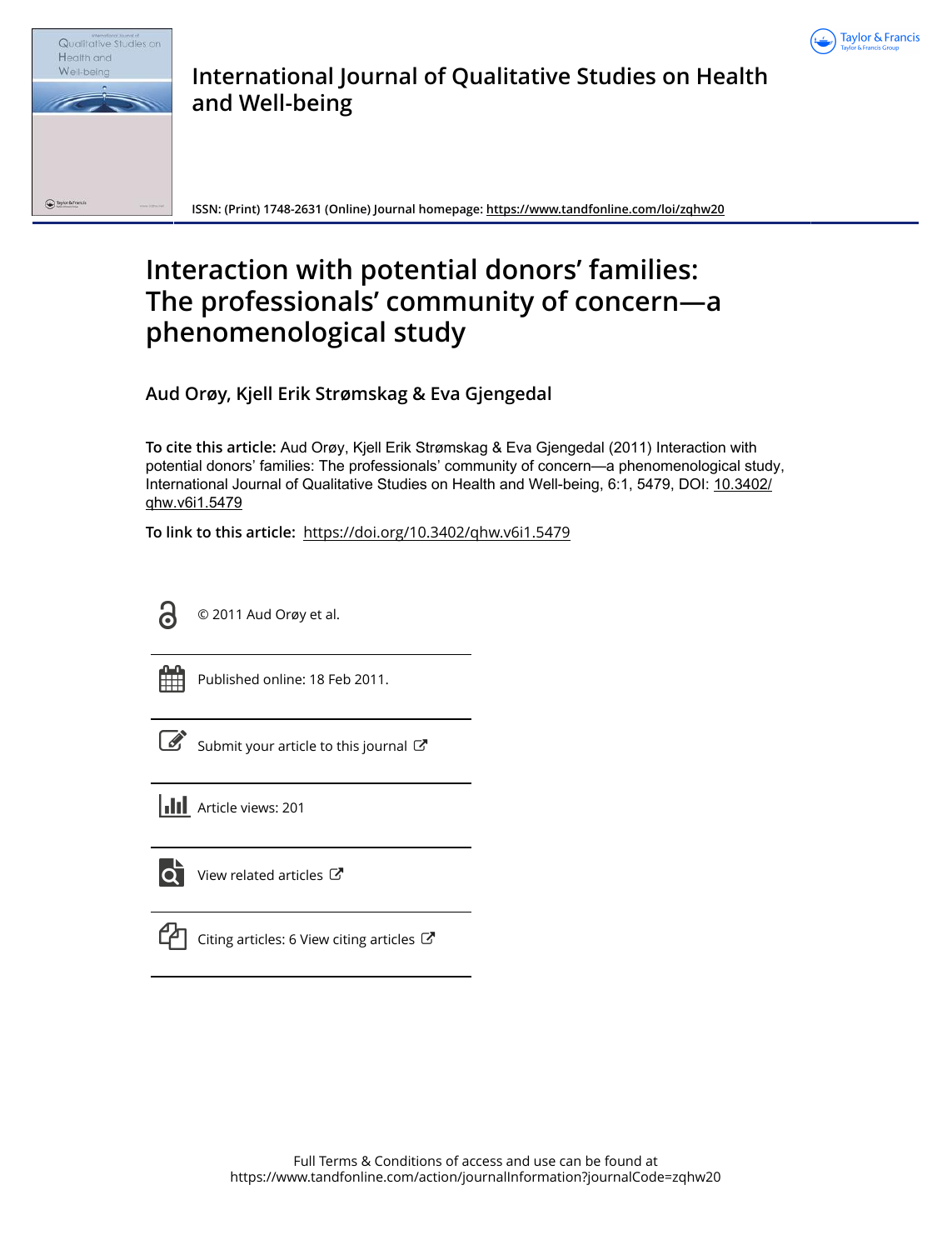#### EMPIRICAL STUDY

# Interaction with potential donors' families: The professionals' community of concern-a phenomenological study

AUD ORØY, PhD-Candidate<sup>1,2</sup>, KIELL ERIK STRØMSKAG, Professor<sup>3,4</sup>, & EVA GIENGEDAL, Professor<sup>1,2</sup>

<sup>1</sup> University of Bergen, Norway, <sup>2</sup>Molde University College, Norway, <sup>3</sup>Molde Hospital, Norway, and <sup>4</sup>University of Technology and Science, Trondheim, Norway

#### Abstract

The aim of this paper was to explore the health professionals' experiences and gain a deeper understanding of interaction with families of critically ill or traumatized patients with severe brain injuries. The methodological approach was qualitative and phenomenological. Data were collected through participant observation and in-depth interviews with nurses, physicians, and chaplains working in two ICUs in a Norwegian university hospital. A thematic analysis was used for analyzing data. Two main themes emerged from analysis: Patient oriented even when present and Family oriented even when absent. Each main theme is divided into two sub-themes. The themes appeared as phases in an interaction process. In the two first phases the interaction may be characterized as Alternating between being absent and present and Following up and withholding information and in the two last phases as Turning point and changing focus and Partly present when waiting for death. The findings are in the discussion illuminated by the phenomenological concept of concern. Concern is visible as care, and the distinction in care between ''leaps in'' and ''leaps ahead'' and ''ready-to-hand'' and ''unready-to-hand'' are topics in the discussion. Because of the complexity of caring for both patient and family, the situation demands efforts to relieve nurses in particular, during the most demanding phases of the process.

Key words: Health professionals, experience, organ donation, interaction, family, interpretive phenomenology

(Received: 21 July 2010; Accepted: 9 December 2010; Published: 18 February 2011)

#### Introduction

Several studies have pointed out that caring for potential donors and their families is a challenge. International studies found that identification of a potential donor was made under conditions of prognostic ambiguity (Day, 2001), and that a shift in care from the brain-injured patient to the maintenance of his organs took place (Day, 2001; Sadala & Mendez, 2000). This shift required technical, scientific, and other skills that were in conflict with traditional nursing care (Sadala & Mendez, 2000). Nurses experienced conflicting meanings related to the ambiguity of the proclamation of death, the family's distress when confronting the sudden tragedy and when complying with the request, and the care related to outcome (Pearson, Robertson-Malt, Walsh, & Fitzgerald, 2001). Numerous studies emphasized the nurses' central role in caring for the family (Coyle, 2000; Frid, Bergbom-Engeberg & Haljamäe, 1998; Gill & Hulatt, 2000; Hibbert, 1995; Pelletier, 1993; Smith, 2003; Smith-Brew & Yanai, 1996; Watkinsen, 1995), but also stated that such care required advanced knowledge, skill, and expertise (Coyle, 2000). A study among physicians reported that interaction with families was difficult due to the sensitive nature of the situation (Sadala, Lorencon, Cercal, & Schelp, 2006). According to Williams et al. (2003), discussing severe brain injuries, brain death, and organ donation with families is a specialized form of end-of-life decision making and care in ICU. A lack of training in communicating with families is reported (Pellereiaux et al. 2008; Pont Castellana et al. 2008), but also improved self-efficacy after attending educational programs (Blok et al. 2004). Literature also revealed that American physicians were not routinely

Correspondence: A. Orøy, Molde University College, Postbox 2110, 6402 Molde, Norway. Tel: +4771214016/+4748106454 (mobile). Fax: +4771214050. E-mail: aud.oroy@himolde.no

 $\odot$ 2011 A. Orøy et al. This is an Open Access article distributed under the terms of the Creative Commons Attribution-Noncommercial 3.0 Unported  $1$ License (http://creativecommons.org/licenses/by-nc/3.0/), permitting all non-commercial use, distribution, and reproduction in any medium, provided the original work is properly cited.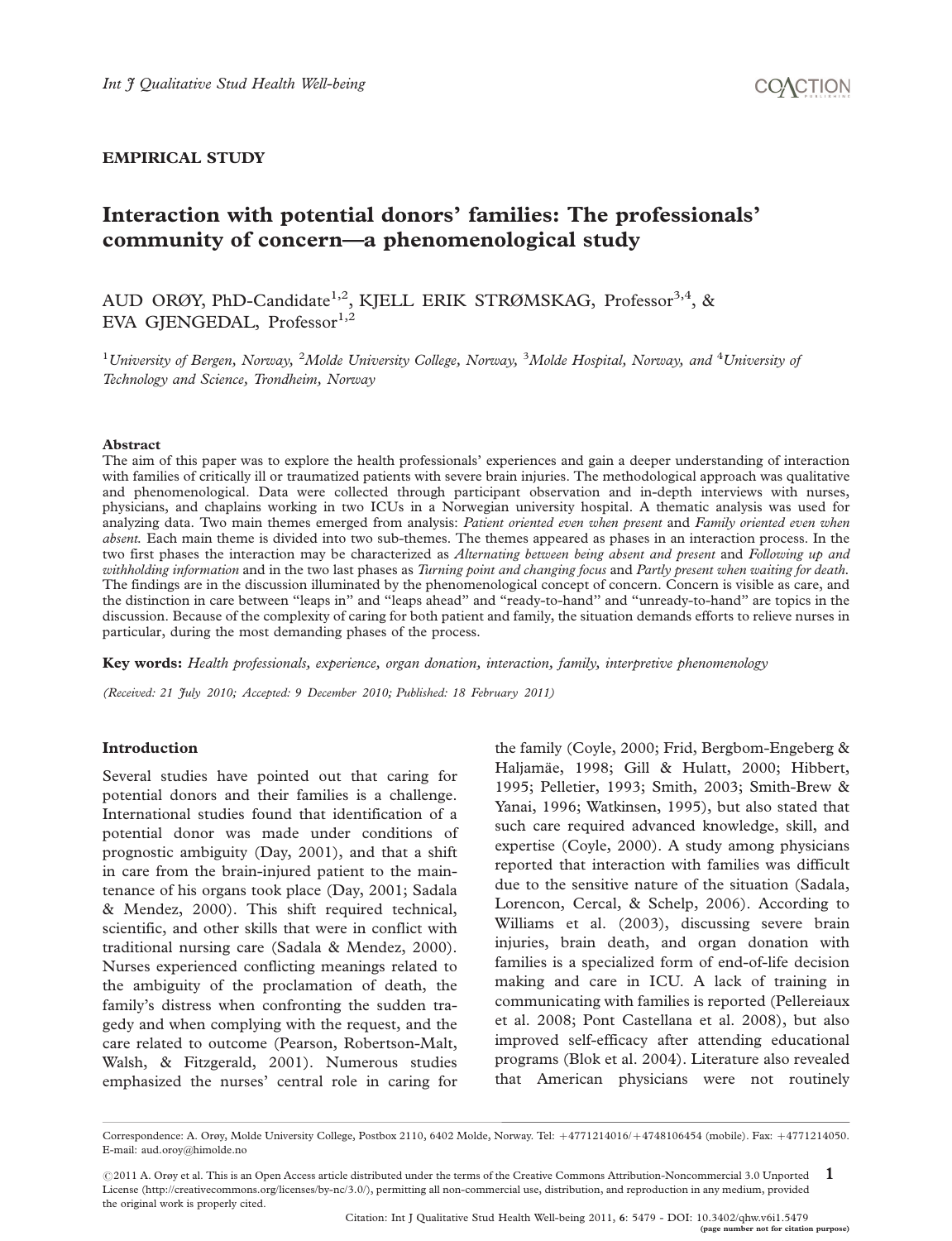involved in organ donation (Essman & Lebovitz, 2005). This stands in contrast to Norwegian practice, where physicians play a central role in informing and approaching families for organ donation (Alnes, 2000, 2002).

Although the activities of organ donation and transplantation are well established in Norway, few studies have been carried out in this area. In a study of attitudes to the use of organs from deceased people, Solheim, Brattebø, and Wisborg (1993) found that 71% of the population would accept that a person in their family became a donor for organ transplantation. Alnes (2000) has studied ethical, communicative, and emotional problems related to organ donation. Among others, the findings revealed that in cases of severe brain injuries or "sudden death," the physicians' caring in the early stages included patients waiting for organs. Hence, the announcement of the bad news had extended consequences. The physicians' explanations and the way the question of organ donation was presented were important elements of the conversation with the relatives. A study related to families' experiences (Orøy, 2002) reported that the professionals' approach was of the greatest importance; not only when raising the issue, but also before and after the issue was raised. A study among nurses highlighted the need for collaboration and mutual understanding in the treatment team, and emphasized knowledge and professional competence as central in communication with the families (Meyer & Bjørk, 2008). The aim of this study was to explore health professionals' experiences and gain a deeper understanding of interactions with families to critically ill or traumatized patients with severe brain injuries.

### Methodology and methods

An interpretive phenomenological approach was used in the search for meaning in the participants' experiences. Based on phenomenological and hermeneutical philosophy, this approach offers a method of interpretation that uncovers human concerns and practices taken for granted and central to being and dwelling in the world (Benner, 1994; Benner, Tanner & Chesla, 1996; Benner & Wrubel, 1989; Dreyfus, 1991; Heidegger, 1962). By engaging in dialogue with the text, the researcher seeks to understand the experiences from the participants' points of view. The aim is to study the phenomenon in its own terms, which requires critical reflections on the methodological strategies, personal knowledge, and social context that influence our understanding. This also involves scholarly reading, questioning, comparing, and imaginatively dwelling in the text. The phenomenon and its context frame our understanding and the interpretive assumption is that the human world can never be spelled out completely (Benner, 1994). ''Human worlds are historical, contextual and multifaceted, and are only grasped under finite and situated aspects'' (Benner, 1994, p. 100). In realization of the contexts' significance in understanding the participants' experiences, the first author spent 4 weeks as a visitor in the ICUs to become familiar with the environment and the health professionals prior to the data collection. In that way she enabled herself to contextualize the data.

# Design and data collection

The study was designed as a combination of participant observation (Fangen, 2004; Wadel, 1991) and in-depth interviews (Kvale, 1997) with nurses, physicians, and hospital chaplains working in two ICUs in one Norwegian university hospital. Data collection took place from April 2006 to October 2007. Nurses or physicians notified the researcher when they had a potential situation for the study. The main focus for participant observations and interviews was health professionals' interaction with families of critically ill or traumatized patients with severe brain injuries. Focus for observations and interviews is described in Table I.

During data collection, the researcher was involved in 12 situations. Observation time in each situation varied from 12 to 94 h, and the researcher spent a total of about 350 hours in ICU. Field notes were taken from each situation, and in-depth interviews were carried out with 16 nurses, 12 physicians,

| Table I. Focus for participant observations and interviews.                        |  |  |  |
|------------------------------------------------------------------------------------|--|--|--|
| Focus for participant observation:                                                 |  |  |  |
| How do the health professionals interact with the family                           |  |  |  |
| during their stay in ICU?                                                          |  |  |  |
| How do they follow-up family?                                                      |  |  |  |
| How do they prepare the family for possible consequences                           |  |  |  |
| of the situation?                                                                  |  |  |  |
| How do they announce the patient's death?                                          |  |  |  |
| How do they present the option of organ donation?                                  |  |  |  |
| How do they arrange for farewell?                                                  |  |  |  |
| How do they follow-up family afterwards?                                           |  |  |  |
| How do they collaborate with each other?                                           |  |  |  |
| Theme for in-depth interview:                                                      |  |  |  |
| Demographic data of the participants                                               |  |  |  |
| Experience related to the situation                                                |  |  |  |
| Experiences related to organ donation in                                           |  |  |  |
| general/particular                                                                 |  |  |  |
| Experience related to interaction and collaboration                                |  |  |  |
| Experience related to interaction and environment's                                |  |  |  |
| influence (time, space)                                                            |  |  |  |
| Values in interaction with family                                                  |  |  |  |
| How do the health professionals prepare themselves for<br>interaction with family? |  |  |  |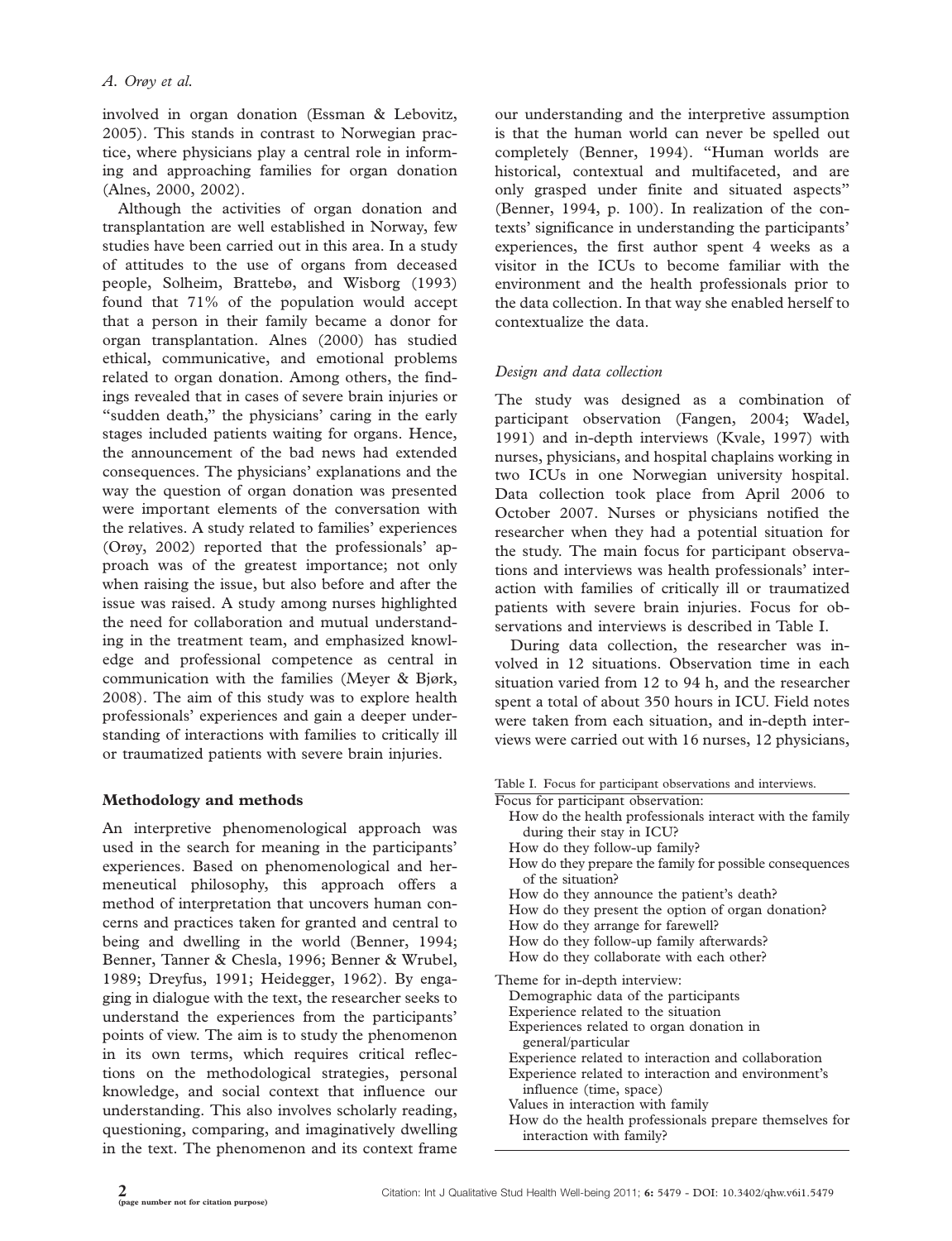and 4 hospital chaplains associated with presenting the option of organ donation or with the donation process. One nurse, one physician, and two chaplains were interviewed twice and one physician four times, as they were involved in two and four situations, respectively. The interviews lasted from 25 min to 2.5 h, were tape recorded, and transcribed verbatim. Demographic data of the participants are presented in Table II.

#### Analysis

A thematic analysis (Benner, 1994; Van Manen, 1990) was used to identify meaningful themes, patterns, and concerns related to the subject. To grasp the meaning of the participants' experiences, each situation was approached as a whole, and the interpretive analysis was a back and forth process, between the parts and the whole in the field notes and the interviews. The texts from field notes and interviews were initially read and interpreted one by one and then as a whole. First, the notes from each observed situation were read for global understanding. This reading brought the researcher ''back'' to ICU and the tragic event with all its implicated parties. An atmosphere of severity was recalled and the participants' verbal and non-verbal ''voices'' and situated actions emerged, creating a sense of the totality of what was going on. Next, preliminary themes were selected and marked in one margin, and interpretive questions and comments were written in the other. Following this, similarities and differences were searched for and clustered into main themes and sub-themes. The same steps were used in analyzing the interviews. Finally, themes from observations and interviews were compared, and patterns of meaning appeared as a whole. Two main themes with four sub-themes emerged. The themes appeared as phases in a process, visualizing the health professionals' experiences of interaction with families during life-threatening illness or trauma and organ donation.

## Ethical considerations

The study was approved by The Regional Committee for Medical Research Ethics. License for collecting data was obtained by The Privacy Ombudsman for Research. Dispensation from professional secrecy was given by The Ministry of Health and Care Services. Permission to do the study in ICUs was granted by the Chief Physicians in the two participating units. The study was also presented to physicians, nurses, and chaplains working in the units, and informed consent was obtained from all health professionals and families involved. Written informed consent from the families was obtained by physicians or nurses involved in the situation. The families consented on behalf of the unconscious patient and gave access to data about the situation.

#### Findings

Findings revealed that health professionals' experience of interaction with families were contextual, influenced by the patients' condition and progress, time to clarify prognosis, families involved, and collaboration in the treatment team. To give a picture on how this is going on, a case is used as an introduction. The chosen case is based on observations and interviews from one situation. Despite all situations being unique, interactions with the family in the following example shows similarities with interaction in other situations.

#### Case: Preparing a family for death

A young man had been seriously injured in an accident and sent to ICU. His mother and several family members were present. They were all profoundly saddened by the tragic accident. The CT scan showed severe head and brain injuries. Intracranial pressure (ICP) was high, and he received medical treatment aimed at keeping the pressure down. The physician explained that the

Table II. Demographic data of the participants.

| $\overline{N}$ | Profession           | Age | Experience in ICU                                 | Experience with organ donation                 |
|----------------|----------------------|-----|---------------------------------------------------|------------------------------------------------|
| 8              | Reg. nurses          |     | 27–46 yr $\frac{3}{4}$ yr–16 years (mean: 4.7 yr) | First time: 4                                  |
|                |                      |     |                                                   | Second time: 1                                 |
|                |                      |     |                                                   | Third time: 2                                  |
|                |                      |     |                                                   | Several times: 1, but mostly in parts          |
| 8              | Critical care nurses |     | $35-48$ yr $5-15$ years (mean: 7.2 yr)            | First time: 1                                  |
|                |                      |     |                                                   | Third time: 1                                  |
|                |                      |     |                                                   | Several times: 6, but mostly in parts          |
| 8              | Head physician       |     | 40–50 yr 9–18 years (mean: 14.6 yr)               | Several times                                  |
| 4              | Senior resident      |     | 30–40 yr 2–4 years (mean: 3.3 yr)                 | Several times, first time active involvement 1 |
| 4              | Chaplain             |     | 50–60 yr $4$ –6.5 year (mean: 5 yr)               | Several times                                  |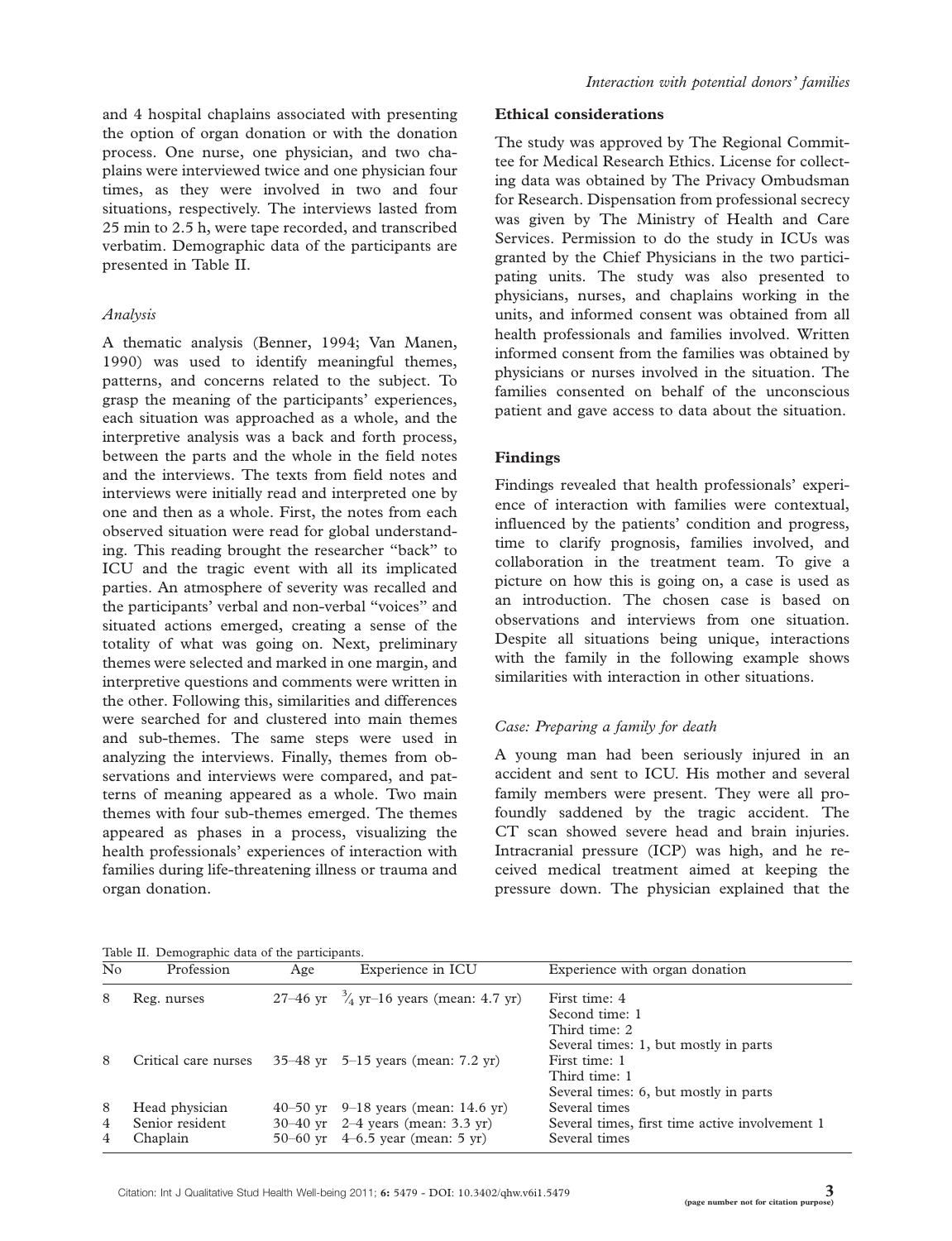situation was critical and prepared the family for that he might die.

The patient remained more stable than expected during the first few days. Neurosurgeons, ICUphysicians, and critical care nurses collaborated on the treatment and care for the patient and his family. Although the professionals' main focus was on the patient and giving him the best treatment available, they also followed up his relatives with information. They were initially told that the patient might die, later that he was more stable than expected, but that the situation was still critical and things could happen. The family alternated between hope and despair.

However, after some days ICP started to increase along with other changes. The health care providers discussed the situation and despite favorable experiences with similar patients things did not look reassuring. The mother who immediately saw the changes, wanted to know what could be done if the ICP continued to increase. When she was told that they might take another CT, her anxiety rose. The CT-scan was performed, and the neurosurgeon informed the mother that the increase in ICP was a possible sign of a swelling of the brain, a bad sign. The mother struggled to find words but finally said ''What can we do? What will happen?'' The physician explained in brief terms that the high ICP would probably destroy her son's brain and with no blood circulating to the brain he would die—become ''brain dead.'' In this event, the professionals had to present the awful question of whether the family was willing to donate the patient's organs. The mother spontaneously offered ''I really do want to donate his organs. I have thought about it. He can save other people's life, can't he? To me, this is not such an awful question. I want to say yes to donation.'' The physician praised her positive attitude, but emphasized that her son was not yet dead and that they wanted to give him the best treatment until there no longer was any hope.

The next morning a new meeting was arranged with the whole family. When the physician mentioned organ donation, the mother told him that she had already consented to donation. At this point, the family just wanted to know about the further plans. Everything was changed that morning, and the atmosphere may be characterized as a mixture of resignation and grief without hope. The patient's condition deteriorated further, and the physician carefully informed about the latest changes and stated that the patient was now dead. At these words the family members became silent, before they responded emotionally. For 7 days they had waited in uncertainty. They had moved from despair to hope and back again. The last message indicated that the fight was over. Some of the family members wanted to see the young man one last time. Only the mother wanted to return after the donation.

Now the focus of treatment and care was changed. The assumed brain death was confirmed by cerebral angiography, and the patient was declared dead. The donation team arrived and removed organs for waiting recipients. Back in ICU the mother's final encounter with her deceased son was emotional. The nurse gave her the time she needed. She wanted him dressed in his own clothes and so they did. Finally the nurse offered her coffee and a last conversation.

#### The dual interaction process

This case shows how health professionals supported the family in coming to terms with the possibility of death and organ donation during life-threatening head and brain injuries.

From analysis, two main themes and four subthemes appeared as phases in a dual process, which visualized a meaningful pattern in interaction with families. As the clarification of the patient's prognosis took more time in the referred situation than in the others, the process became more visible and also easier to grasp. In other situations the process was more condensed and not as evident. In the process' various phases the family alternated between being the focus of and the background for the professionals' attention. The process has two aspects, not only regarding the focus on interaction with families but also related to the content of such interaction. In the following we will describe this dual interaction process as recognized across all situations. Similarities as well as variations from the observed situations and interviews will be exemplified.

#### Patient oriented even when present

During the two first phases, interaction may be characterized as patient oriented and dominated by tasks or information related to the patient's condition.

#### Alternating between being absent and present.

The professionals' main focus was to save the patients' lives. Before admission to ICU, the patients had received the initial life-saving treatment, but were still in a critical and unstable state. The professionals had several tasks to carry out related to treatment and follow-up observations. This required concentration and watchfulness. Interaction with families may be characterized as alternating between being absent and present.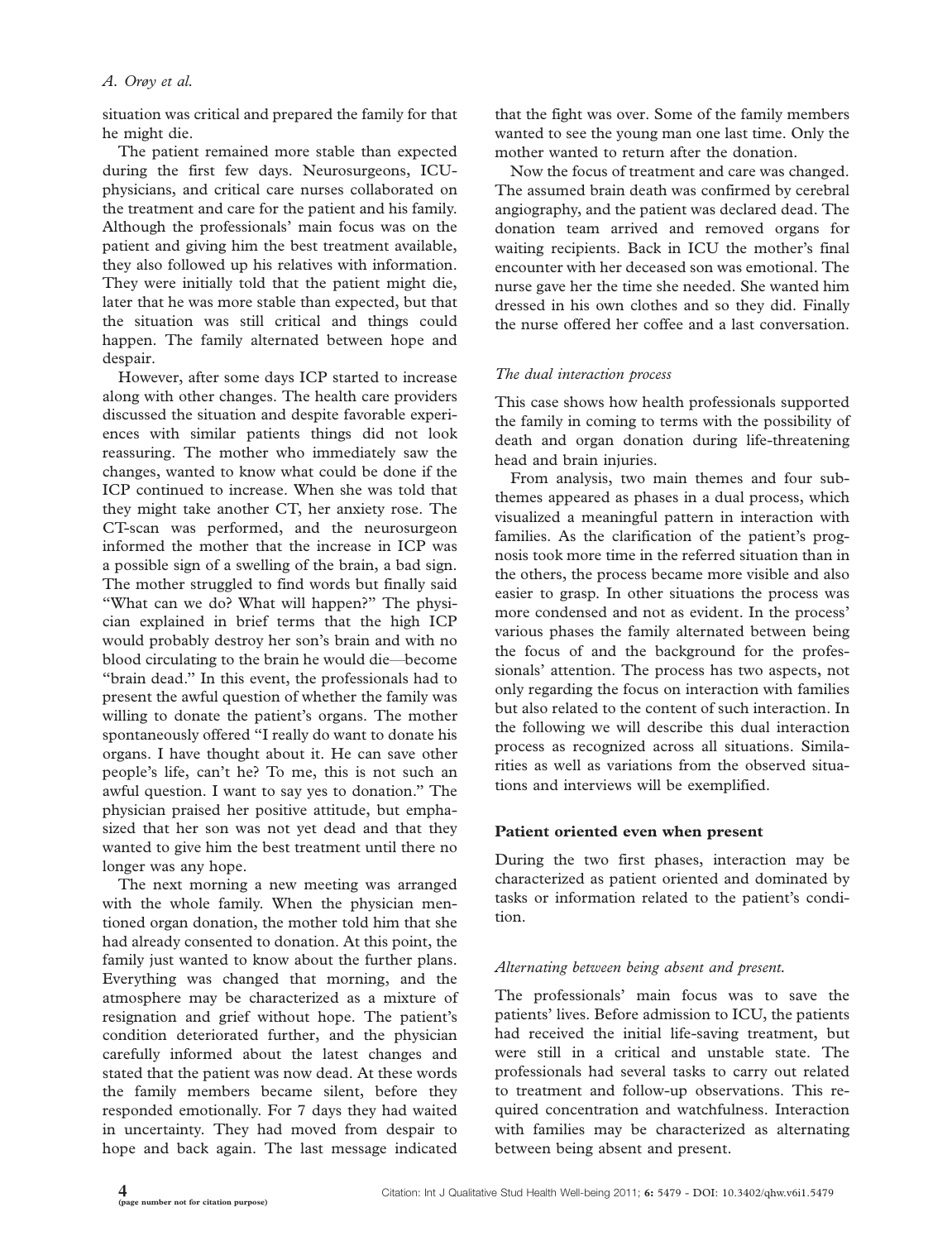Despite the main focus being on the patient, the professionals were aware of the meaning of information and of being present for the family. Once the patient was medically stabilized, the responsible physician offered information about the patient's condition. The formal information was usually given in a ''family-room.'' For the sake of following up the family, the nurses preferred to be present. The physicians' information was related to facts about the patient's clinical condition, and in most cases the patient's condition was so critical that the family was prepared for the possibility of death. The word death was not always used, but uncertainty related to outcome was emphasized. The families were unprepared for and deeply shaken by this message, and the professionals described their reactions with sympathy and understanding, but also as challenging:

They left the room while the information was given ... first the daughter, and later her boyfriend and the youngest brother. For me this was hard, because they went into the corridor where everybody else was sitting ... they had no other place to go ... I was in doubt, whether to follow the family or listen to the physicians' information ... In a way, I had to be present to hear what they said ... it's about the further follow-up ... you can repeat and explain (to the family). (Nurse)

The nurse further said it was hard to know what to prioritize. On the one hand there was a critically ill patient and on the other, an extremely frightened family. The nurses had to somehow divide their attention. They were primarily there for the patient, and they always had to prioritize him or her.

Following the initial information, the relatives were offered a place at the bedside. Even though they had been prepared for the patients' condition and all treatment and recovery related technology, this became a challenging encounter and they did not remain by the bedside for long. A nurse from the referred case described the visit in this way:

In the beginning it was hard to get to know the family. Several family members were present and they visited for a short time only ... My main focus was on the patient. There were a lot of tasks to perform, and at that time we didn't know how severe the injury was. We worked according to the steps in the Protocol (for Head and Brain Injuries), we were busy and I just couldn't sit down to talk. (Nurse)

While this nurse told about a busy time and that she could not sit down to talk with the family, another emphasized they were two nurses and that she therefore could spend time with the family. Due to the difficulty of caring for both the patient and the family, most nurses reported a need for two nurses to be present in such situations. This was, however, not always possible.

#### Following up and withholding information

After the initial treatment the health professionals reported a need for time to clarify the patients' prognoses, a process usually lasting from some hours to a few days. For the patient in the referred case, clarification required  $5-6$  days, which is more than usual. In other cases the prognosis was clarified with the first CT-scan or the patient's condition would sometimes vary before clarification. The main focus of interaction during this phase was still patient oriented, marked by sensing the family's needs, and following up and withholding information.

The nurses gave priority to the family when they visited. Despite the patient requiring their concentration and watchfulness, they were polite, friendly, and sensitively present. When they saw that family members cared for each other they did not intervene, but just observed the situation or gave indirect support. However, sometimes the relatives were so marked by the tragic events that they neither initiated conversation nor visited the bedside, spending most of the time in the family room. This was challenging, especially when they were alone:

It was hard. I could not get to him ... he withdrew from the situation. The only person I was able to reach was the youngest daughter ... Perhaps, if there has been more time ... But in this situation ... I had to deal with him only as the patient's husband; and in addition some practical information. (Nurse)

When this happened, the nurses tried to get in touch when the relatives visited, and if they got less or no response, they gave space for privacy, and emphasized their availability. The nurses' main position was by the bedside and, with the exception of attending the physicians' conversations with the families in the family room, they rarely initiated interaction outside ICU.

Nurses and physicians alike were aware of the significance of giving the family information. While the formal information was given in the family room by the physicians, informal and follow-up information was given by the bedside, as a rule by the nurses:

Several times the family asked; what do you think, how does such a situation usually progress? Again and again I had to repeat, I don't know. That was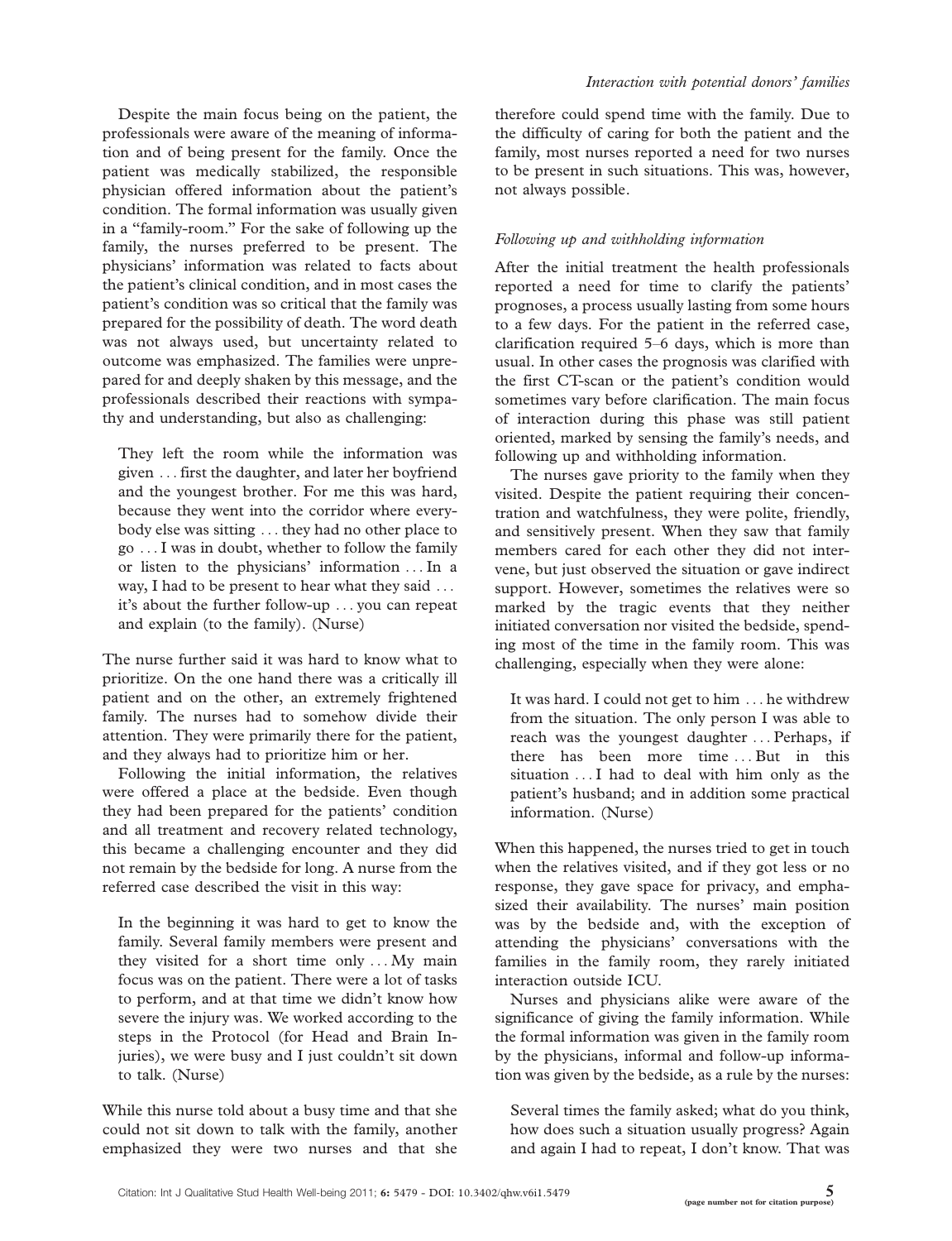true, we really didn't know... In such a severe situation it is wrong to give the family hope or false expectations... Objective data like BP and ICP are all we have to describe his condition. (Nurse)

While some nurses were afraid of giving false hope or expectations, other worried about the families understanding of the situation. One nurse told that the family left for home after the initial information. As the patient's condition was unstable and critical, they had to phone the family several times before they decided to come.

The physicians went to and from and followed up the patient on daily rounds, usually when the family was absent. They were, however, available for information and offered factual information on the uncertainties related to outcome, but withheld information about the tests related to organ donation and the fact that they had a potential donor in mind. However, when the patient's condition changed, the families were gradually informed about the changes. Intensity in conversations depended on the progress of the patient's condition and time was of crucial importance.

#### Family oriented even when absent

Interaction during the last two phases was family oriented and dominated by respect and tacit understanding of the families' situation.

### Turning point and changing focus

The turning point in a patient's condition occurred when clinical signs or changes showed improvement or a probable progression to brain death. If his condition improved, he was transferred to the ward. In most cases, however, the patient's condition worsened and the interaction was focused on the timing of bringing up the subject of organ donation and finding out where the family stood on this issue. Presenting organ donation as a possibility indicated a turning point also in the interaction with families, and the main focus of the professionals' interaction shifted from the patient to the family.

The subject of organ donation was brought up in connection with information on the patients' clinical condition and development. Brain death was usually presented when it appeared with high probability and not as a fact. The issue was generally presented by the neurosurgeons, who in most cases used a step-by-step strategy in approaching the family. This stepwise approach to information gave professionals and families alike time to sort out the situation. However, the patient's prognosis was in some cases so serious that the subject was introduced along with

the initial information. Some physicians stated that timing the subject of organ donation was never easy. They were afraid of causing the family harm. As one of the physicians said: ''I'm always afraid of causing harm by presenting the option too early.'' Sometimes the patient's condition unexpectedly ''improved'' after the subject was introduced, a situation that was followed up with information by the physician. The family found this to be quite a traumatic experience and some responded negatively to being presented with the issue of organ donation before the patient's condition was clarified.

In most cases the physicians asked for the patient's view on organ donation and wanted a decision in accordance with his or her attitudes. The nurses were, as a rule, present during these conversations, and at times played a central role in grasping the families' view. The family was in some cases familiar with the patient's attitude, though not always, and having to make a decision on behalf of the patient was sometimes difficult. When the nurses registered doubt or a need for additional information, they collaborated with the physicians and offered the family the information they needed. No care providers wished to influence the family's decision, but wanted a decision in accordance with the patient's or family's wishes. As one physician said: ''We have to make sure that the donation is in accordance with the patient's or at least the families' wishes. This is a difficult balance, but we have to try.'' Respect for the family's decision was emphasized by all health professionals.

### Partly present while waiting for death

In general, several hours passed after the subject of organ donation was introduced until the patient's condition progressed to brain death. Treatment was continued during this period. Interaction with families may be characterized as partly present, and the providers focused on easing the family's wait for death and arranging for a farewell. The overall meaning was the respect for the families' decision.

At this stage there was no hope of recovery. The atmosphere in situation was changed, and the nurses prepared the family for spending time with the dying patient and let them visit as much as they wanted. Whenever possible they moved the patient to a single room, but most often the patient remained in the open ICU as no single rooms were available. The physicians followed up the family with information about further procedures and were available to answer questions. During this phase, nurses and physicians alike were more sensitive and reserved in their interaction with the family. They were supportive, but also emphasized giving the family space and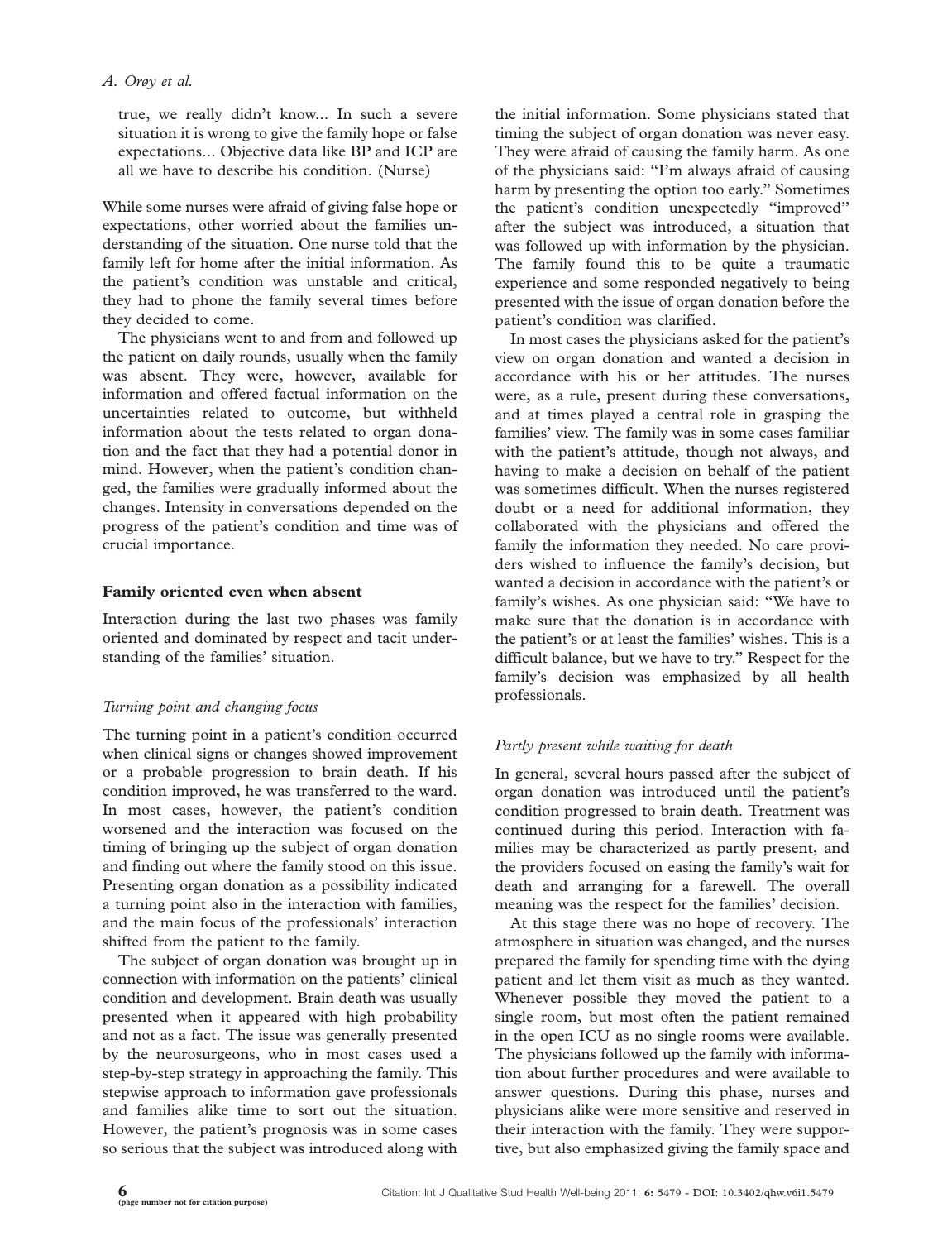privacy in their grief. One nurse said ''it was not much to say, only being there for them, being available.'' Although the professionals' main focus was on the family, they could not exclude the dying patient from their attention, but had to continue the care until the patient was transferred for donation or treatment was withdrawn.

Arrangements for a farewell were adjusted to the family's needs. As most such farewells were made in the open ICU, the family was accorded some privacy and protection from the activity in ICU. This was not an ideal situation, but they tried to make the best of it. Arranging for a farewell with a donor patient was, however, different from arranging for a farewell with other dying patients:

''...We are familiar with critically ill and dying patients, but not with these situations. A donor patient is in need of optimal treatment, even if he is dying. You also have a family in crisis. A lot of practical tasks and emotional challenges must be met, and you have to constantly change between the two ... In other situations there's another mode, and when the patient becomes unstable, you don't intervene but take care of the family. But in these cases, you have to keep optimizing medication and keep thinking more of the donor patient than the family...." (Nurse)

The transition from life to death is not as clear in cases of brain death, and the family must make their farewells with, in many ways, a still ''living body.'' Some physicians acknowledged the challenge this presented, and prepared the family for these aspects when informing them about the donation process. They also offered the family a chance to return after the donation, but this was usually refused. For those who did want to return, the nurses prepared for a dignified farewell, as they did for the family in the referred example. When the hospital chaplain was involved and the family so wished, a simple but solemn ceremony with the family present at the bedside was arranged. In other cases there was no ceremony, but the family was given the opportunity of a farewell. When the family refused organ donation, the physicians asked if they wanted to be present when the ventilator was turned off. This was then done without disturbing alarms or signals from technical equipment. The family was subsequently able to grieve by their loved one's bedside.

As the families were unprepared for these unexpected and tragic events, the nurses presented the families with written information on how to deal with the death of a loved one. They also offered follow-up conversations by phone, 4 to 6 weeks later. The families generally accepted the offer of such conversations. The dual interaction process is visualized in Figure 1.

#### Discussion

Findings show that the themes in health professionals' experience of interaction with families appeared as different phases in a dual process that changed over time. During the process the professionals attended to patients as well as to their families; the interaction depended, however, on the patients' condition. Hence, the priority of the professionals' attention varied. In the beginning of the process the patient was the main focus and toward the end, the family. This variation seems not to be a choice—but an imperative based on the participants' caring priorities, which may be illuminated by a phenomenological perspective on concern.



Figure 1. The dual interaction process.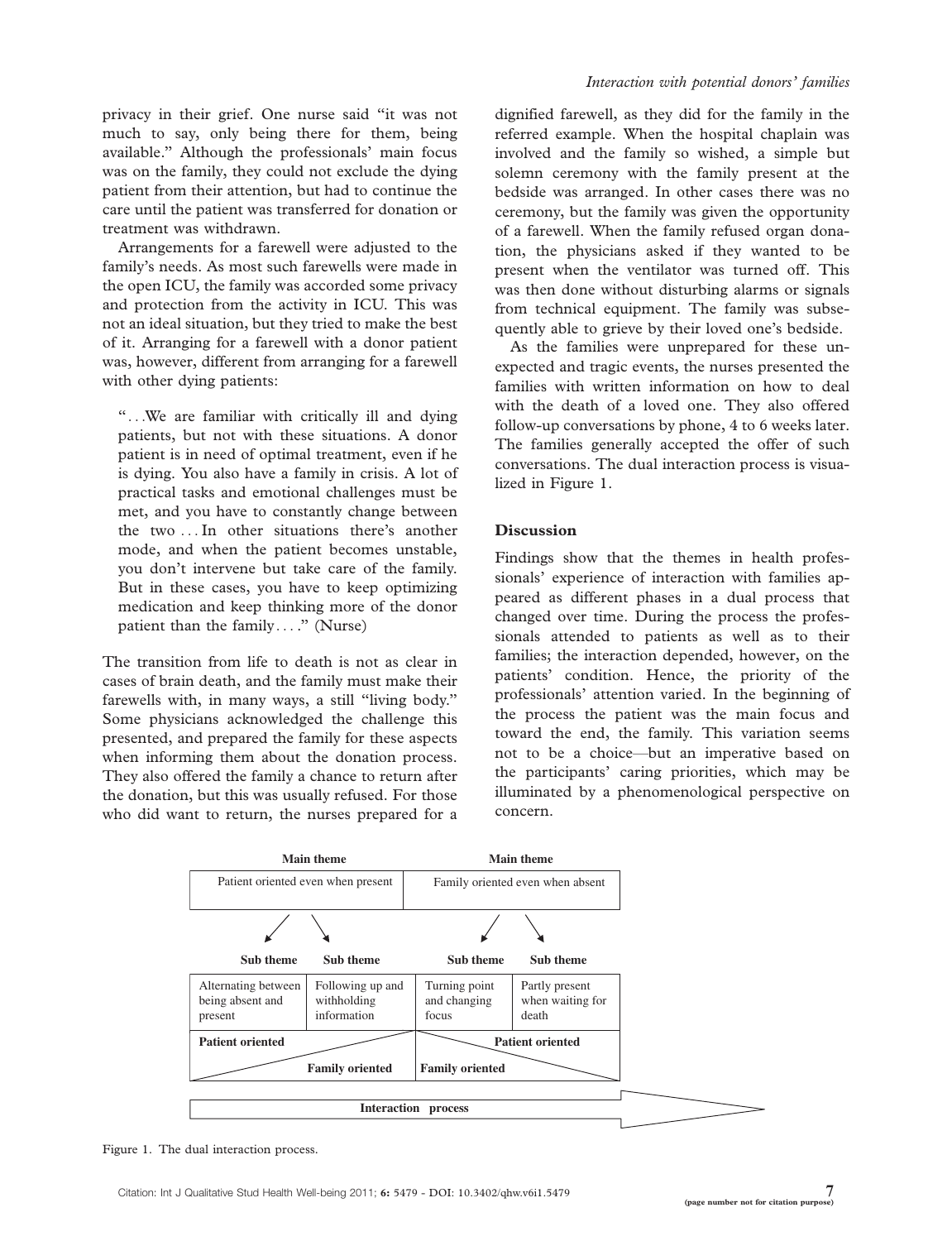Concern in a phenomenological perspective expresses interest for others as well as for oneself, the former being the subject of this discussion. Heidegger (1962) uses the concept of concern to describe how persons are involved in the world. He says that we involve ourselves in the world because things or people matter to us and calls this way of being involved ''concern'' (''besorgen''). Concern is a form of directed attention and engagement that changes over time and situations, and designates possible ways of being-in-the-world. It is the existential sense of being involved and describes the meaning for the person. As human beings are connected to the world by care, concern is visible as care (''sorge'') and describes a wide range of involvement (Benner & Wrubel, 1989; Heidegger, 1962): in the current context from performing technical procedures to conversing about existential matters. This means that concern distinguishes care from non-care and that care may have many "faces" depending on the situation. One important distinction in the meaning of care is the difference between ''leaps in'' (''einspringen") and "leaps ahead" ("vorausspringen") (Benner & Wrubel, 1989, pp. 48-49; Heidegger, 1962, pp. 158). To "leap in" means that one must take over the care for the other because the other is thrown out of his usual position, whereas to ''leap ahead'' is to empower the other to do what he wants to do or to be what he wants to be (Benner & Wrubel, 1989, pp. 4849; Heidegger, 1962, pp. 158-159). During the two first phases the providers had no other choice than ''leaping in'' or taking over the care for the severely brain-injured patient whose life was threatened by a swelling of the brain. Nevertheless, caring for patients includes caring for families, and in that way the professionals and the families had common concerns and goals. Despite this common interest, the focus on the patients moves the families into the background. The period of clarification of prognosis was a troubled time for the families. The threat of losing a loved one is described in other studies as one of the most stressful situations for a family, and the significance of understandable information is emphasized (Frid, 2002; Gill & Hulatt, 2000; Jacoby, Breitkopf & Peace, 2005; Orøy, 2002; Pelletier, 1992, 1993). Despite understandable information, if the family is seen as an extension of the patients, it is easy to overlook the individual needs of the family. In a way, the professionals are absent also when they are present.

When the professionals realized that they were unable to save the patient's life, a turning point occurred in the interaction with the family, and the main concern shifted from patient to family. From

being in background during the initial phases, the family gradually became more visible until its members became the main focus of the professionals' attention in the last phases. Whereas concern in the first phases was characterized by ''leaping in'' or ''taking over'' the care for the patient, concern in the latter phases may be characterized as ''leaping ahead'' or empowering the families (Benner & Wrubel, 1989, pp. 48-49; Heidegger, 1962, pp.  $158-159$ ). When there was no hope for recovery, they ''brought the care back'' to the families by involving them in conversations and decisions about what to do. Organ donation was presented as an option, and the families were given time to consider the patient's wishes. In spite of a high level of competence and expertise, the timing of the question was a challenge, which is in line with other studies (Pellereiaux et al., 2008; Pont Castellana et al., 2008; Sanner, 2007; Sadala, Lorencon, Cercal & Schelp, 2006; Kent, 2002, 2004). According to Williams et al. (2003), discussing severe brain injury, brain death, and organ donation with families is a specialized form of end-of-life decision making and care in ICU, and the presence of the knowledge, skills, and attitudes needed for physicians and nurses to promote this decision making varies. Despite high levels of competence and expertise, the professionals had varying training in discussing organ donation and following up families in such situations. They were, however, aware of the sensitive nature of these situations and the meaning of being sensitively present and of respecting the families' decisions.

The focus of the professionals' concern changed during the different phases of the interaction process. This may illustrate the temporal aspect of concern. The interaction process also illustrates different areas of concern: concern for the patient, for the family, and for the donation process. Within each area there are different expressions of caring, illustrating different ways of being involved in interaction with the families. Variations appeared between the different professions but also within the professions. While the physicians went in and out of the situation, were responsible for formal information, and for presenting and discussing the option of organ donation with the families, the nurses were mainly by the bedside, and along with caring for the critically ill patient or potential donor, they also followed up the families with information and emotional support. The hospital chaplains were not routinely involved, but had a family and existential orientation when they were. According to Benner and Wrubel (1989), involvement can be understood only in relation to particular situations. The manner in which persons approach their particular concern and the way they involve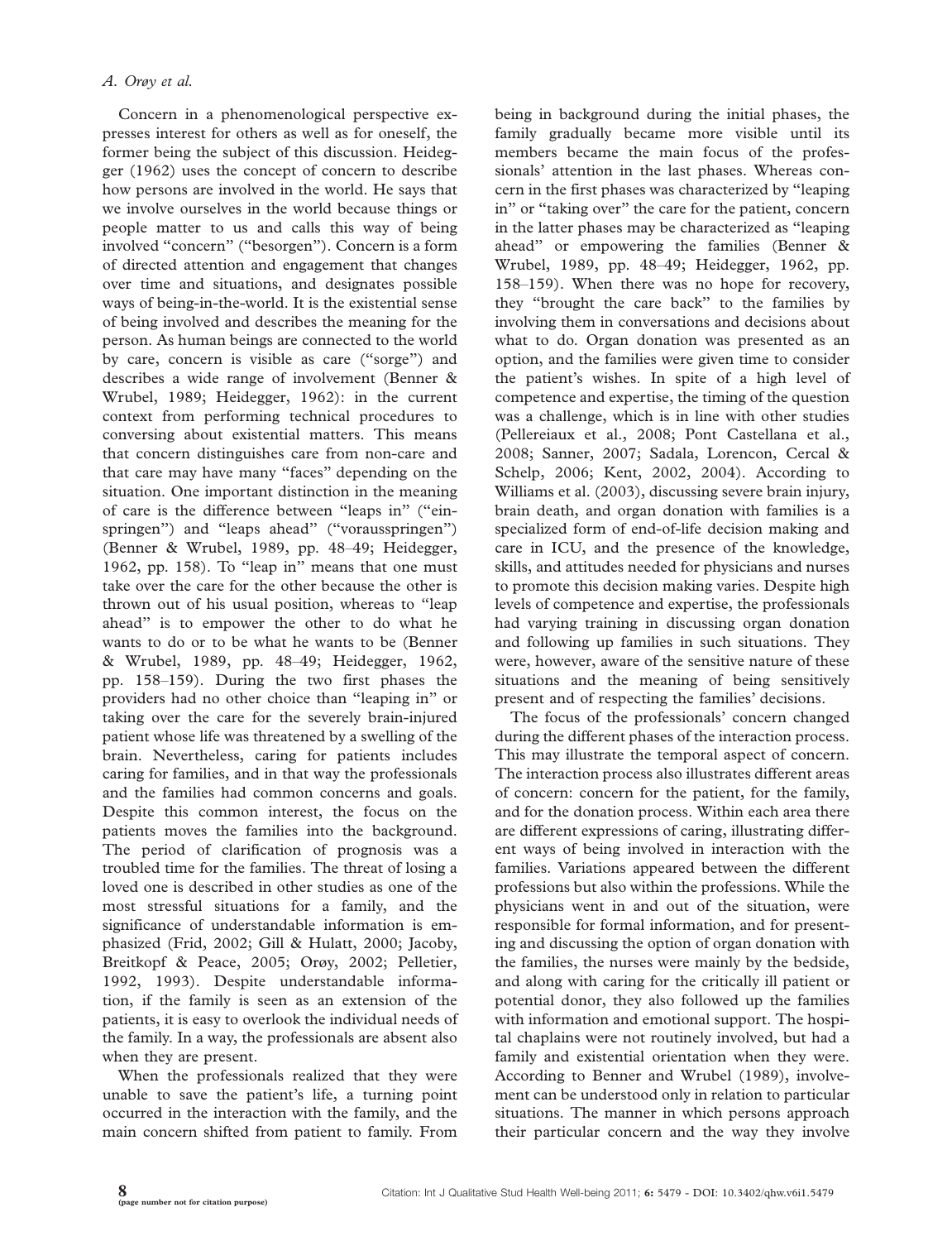themselves in situations, represent central issues from a phenomenological point of view. Benner uses Heidegger's terms "ready-to-hand" and "unready-to-hand'' to describe a person's level of involvement. ''When the person is actively involved in the situation, the equipment is ready-to-hand; it is unnoticed and taken for granted. If the equipment breaks down, it is noticed and unready-to-hand and the person lose the grasp that was available at readyto-hand'' (Benner & Wrubel, 1989, p. 81; Heidegger, 1962, pp.  $102-103$ ). Although Heidegger used the concepts ''ready-to-hand'' and ''unready-to-hand'' in relation to equipment, it is also possible to use the concepts in relation to the professionals' conversations with the families. For example, the professionals' conversations were described as manageable until they needed to present the subject of organ donation to the family. When this happened, the situation changed and the talking became increasingly difficult because the situation was sensitive and the professionals were afraid of causing any harm. Or, they were "ready-to-hand" when the conversation was flowing, and became ''unready-to-hand'' when the conversation halted or they could not reach the family. Nevertheless, the situation indicates that the life-sustaining treatment is no longer the major challenge, but rather the interaction with the family. This is on the professionals' mind also when not present.

The dual focus accompanied the professionals' interaction with the families throughout the process. During the first phases the professionals were concerned with the patient as well as the family, and although the main focus was on the family in the last phases, their attention was still divided because their concern was directed toward the donation process and toward potential patients in need of organs. Although treatment of the patient present was no longer a goal in itself but a means to helping others, they did not exclude the patient from their attention. In cases when the family refused organ donation, the professionals continued to care for the patient until the treatment was withdrawn or until the patient returned from surgery in cases where the families consented to donation.

#### Strengths and limitations

The strength of this study is that the findings are based on a combination of participant observation and in-depth interviews. Through the methods chosen, the researcher came close to the context, the situation, and the health professionals' experiences. This also offered the opportunity to obtain knowledge through first-hand experience that could not have been obtained from an interview alone. While the interview gave insight into the participants' experiences, the observations contextualized the interviews and put them into perspective. In order to recognize a meaningful pattern, the interactions interpreted are simplified for analytical purposes. However, the insight gained is transferable to interactions with families in similar situations and also to interaction with families in ICU in general. The study is limited by the fact that the researcher did not follow the process from the beginning, but became involved only after the patients and the families were admitted to ICU. All the health professionals involved in each situation were not interviewed. The participants were interviewed once. The principles of openness, sensitivity, and critical reflection are central to phenomenological research. Hence, strengths and limitations also arise associated with the researcher's background. The researcher's contextual experience and knowledge represent strengths, whereas the influence of those pre-understandings on the observations represents a potential limitation.

#### Conclusion and implications for practice

This paper focuses on health professionals' experiences with interaction with families during lifethreatening illness or trauma and organ donation. Findings show the professionals' efforts at doing their best to save lives, recognize death, and address the possibility of having the dying patient donate his or her organs. Interaction with the families was dominated by patient orientation early in the process and family orientation toward the end of the process. While being occupied with saving a patient's life, the provider's concern must be the patient. There is no alternative. This may cause the professionals to be "absent" even when they are present. Later, when they have the opportunity to focus more on the family, they struggle to find the right way of being present for the family. The situation is turned upside down—and they become "present" even when they are absent. Variations appeared with regard to the extent to which the various groups were patient or family oriented. This is related to the area of their professional roles and functions in the situations. Our main impression is that the interaction with families was dominated by care, although the professionals concern was shifting. However, it is important to allow for that the professionals cannot be family oriented all along. Because of the complexity of caring for both patients and families, the situations demand resources' to relieve the nurses in particular in the most demanding situations. This will increase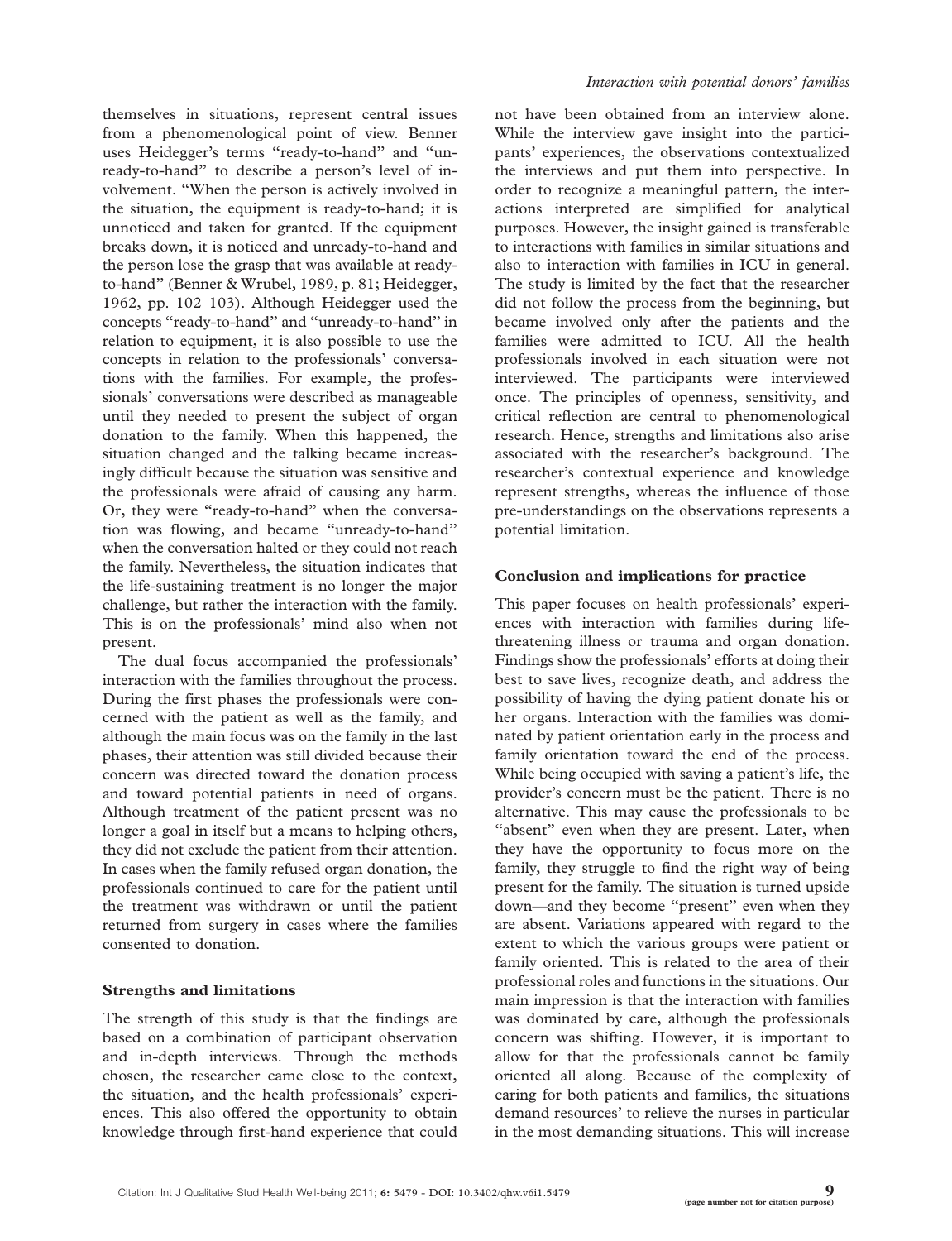the quality of the interaction with families through the different phases, and is especially important when the nurses are untrained or have less or no experience from similar situations.

#### Conflict of interest and funding

The authors have not received any funding or benefits from industry to conduct this study.

#### References

- Alnes, A. H. (2000). Erfaringer fra akutte organdonasjoner [Experiences from acute organ donations]. Omsorg, 4, 35 40.
- Alnes, A. H. (2002). Mindings matter. Organ donation, medical modernity's difficult decision Dissertation submitted for the degree of Doctoral Rerum Politicarum. Department and Museum of Anthropology. The faculty of Social Sciences. Oslo, Norway: University of Oslo.
- Benner, P. (1994). Interpretive phenomenology: embodiment, caring, ethics in health and illness. Thousand Oaks, London, New Dehli: SAGE Publications, International Educational and Professional Publisher.
- Benner, P., Tanner, C. A., & Chesla, C. A. (1996). Expertise in nursing practice: Caring, clinical judgement, and ethics. New York: Springer.
- Benner, P., & Wrubel, J. (1989). The primacy of caring: Stress and coping in health and illness. Menlo Park, CA: Addison-Wesley.
- Blok, G. A., Morton, J., Morley, M., Kerckhoffs, C. C. J. M., Kootstra, G., & Van der Vleuten, C. P. M. (2004). Requesting organ donation: the case of self-efficacy. Effects of the European Donor Hospital Education Programme (EDHEP). Advances in Health Sciences Education, 9, 261 282.
- Coyle, M. A. (2000). Meeting needs of the family: The role of the specialist nurse in the management of brain death. Intensive and Critical Care Nursing, 16, 45-50.
- Day, L. (2001). How nurses shift from care of a brain-injured patient to maintenance of a brain-dead organ donor. American Journal of Critical Care, 10(5), 306-312.
- Dreyfus, H. L. (1991). Being-in-the-world: A commentary on Heidegger's ''Being and Time,'' Division 1. Cambridge: MIT Press.
- Essman, C. C., & Lebovitz, D. J. (2005). Donation education for medical students: Enhancing the link between physicians and procurement professionals. Progress in Transplantation, 15(2), 124128.
- Fangen, K. (2004). Deltagende observasjon [Participant observation]. Bergen: Fagbokforlaget.
- Frid, I. (2002). Att uthärda det outhärdliga. Närståendes erfarenheter av dödförklaring med direkta dödskriterier (Swedish) [To bear the unbearable. Relatives experiences of explanation of specific criterion of death]. Avdeling för Anestesiologi och Intensivvärd, Institutionen för de Kirurgiske Disciplinerna, Medicinska Fakulteten. Sahlgrenska Akademin vid Göteborgs Universitet. Göteborg.
- Frid, I., Haljamäe, H., Öhlèn, J., Bergbom-Engberg, I. & Haljamäe, H. (1998). Brain death in ICUs and associated nursing care challenges concerning patients and families. Intensive and Critical Care Nursing, 14, 21-29.
- Gill, P., & Hulatt, I. (2000). Relatives' refusal in organ donation: It's mostly a matter of respect. Nursing in Critical Care, 5(5), 236-239.
- Heidegger, M. (1962). Being and time (J. Macquirrie & E. Robinson, Trans.). New York: Harper and Row.
- Hibbert, M. (1995). Stressors experienced by nurses while caring for organ donors and their families. Heart & Lung,  $24(5)$ , 399407.
- Jacoby, L., Breitkopf, C. R., & Peace, E. (2005). A qualitative examination of the needs of families faced with the option of organ donation. Dimensions of Critical Care Nursing, 24(4), 183-189
- Kent, B. (2002). Psychosocial factors influencing nurses' involvement with organ and tissue donation. International Journal of Nursing Studies, 39(4), 429-440.
- Kent, B. (2004). Protecting behavior: A phenomenon affecting organ and tissue donation in the 21st century? International Yournal of Nursing Studies, 41(3), 273-284.
- Kvale, S. (1997). Interview. En introduktion til det kvalitative forskningsinterview [Interview. An introduction to the qualitative research interview]. København: Hans Reitzels Forlag.
- Meyer, K., & Bjørk, I. T. (2008). Change in focus: From intensive care towards organ donation. European Society for Organ Transplantation, 21, 133-139.
- Orøy, A. (2002). Døden i livets tjeneste: En fenomenologisk studie av pårørendes opplevelser og erfaringer i forbindelse med spørsmålet om organdonasjon [Death and its gift to life: A phenomenological study of families experiences with the question about organ donation]. Det medisinske fakultet og Det psykologiske fakultet. Senter for etter- og videreutdanning. Norway: Universitetet i Bergen.
- Pearson, A., Robertson-Malt, S., Walsh, K., & Fitzgerald, M. (2001). Intensive care nurses' experiences of caring for brain dead organ donor patients. Journal of Clinical Nursing, 10(1), 132-139.
- Pelleriaux, B., Roels, L., Van Deynse, D., Smits, J., Cornu, O., & Delloye, C. (2008). An analysis of critical care staff's attitudes to donation in a country with presumed-consent legislation. Progress in Transplantation, 18(3), 173-178.
- Pelletier, M. L. (1992). The organ donor family members' perception of stressful situations during the organ donation experience. Journal of Advanced Nursing, 17, 90-97.
- Pelletier, M. L. (1993). The needs of family members of organ and tissue donors. Heart & Lung,  $22(2)$ ,  $151-157$ .
- Pont Castellana, T., Masnou Burallo, N., Gracia Gonzalo, R. M., Barreto, M., Duque Guilera, E., Portillo Diez, J., et al. (2008). Health care professionals: What do they know about organ donation? Progress in Transplantation, 18(2),  $141 - 145$ .
- Sadala, M. L. A., Lorencon, M., Cercal, M., & Schelp, A. (2006). Caring for organ donors: The intensive care units physicians' view. Heart & Lung, 35(3), 190-197.
- Sadala, M. L. A., & Mendez, H. W. (2000). Caring for organ donors: The intensive care unit nurses' view. Quality Health Research, 10(6), 788-805.
- Sanner, M. A. (2007). Two perspectives on organ donation: Experiences of potential donor families and intensive care physicians of the same event. Journal of Critical Care, 22, 296-304.
- Smith, J. (2003). Organ donation: What can we learn from North America? Nursing in Critical Care, 8(4), 172-178.
- Smith-Brew, S., & Yanai, L. (1996). The organ donation process through a review of literature. Part 1. Review 25. Accident & Emergency Nursing,  $4(1)$ ,  $5-11$ .